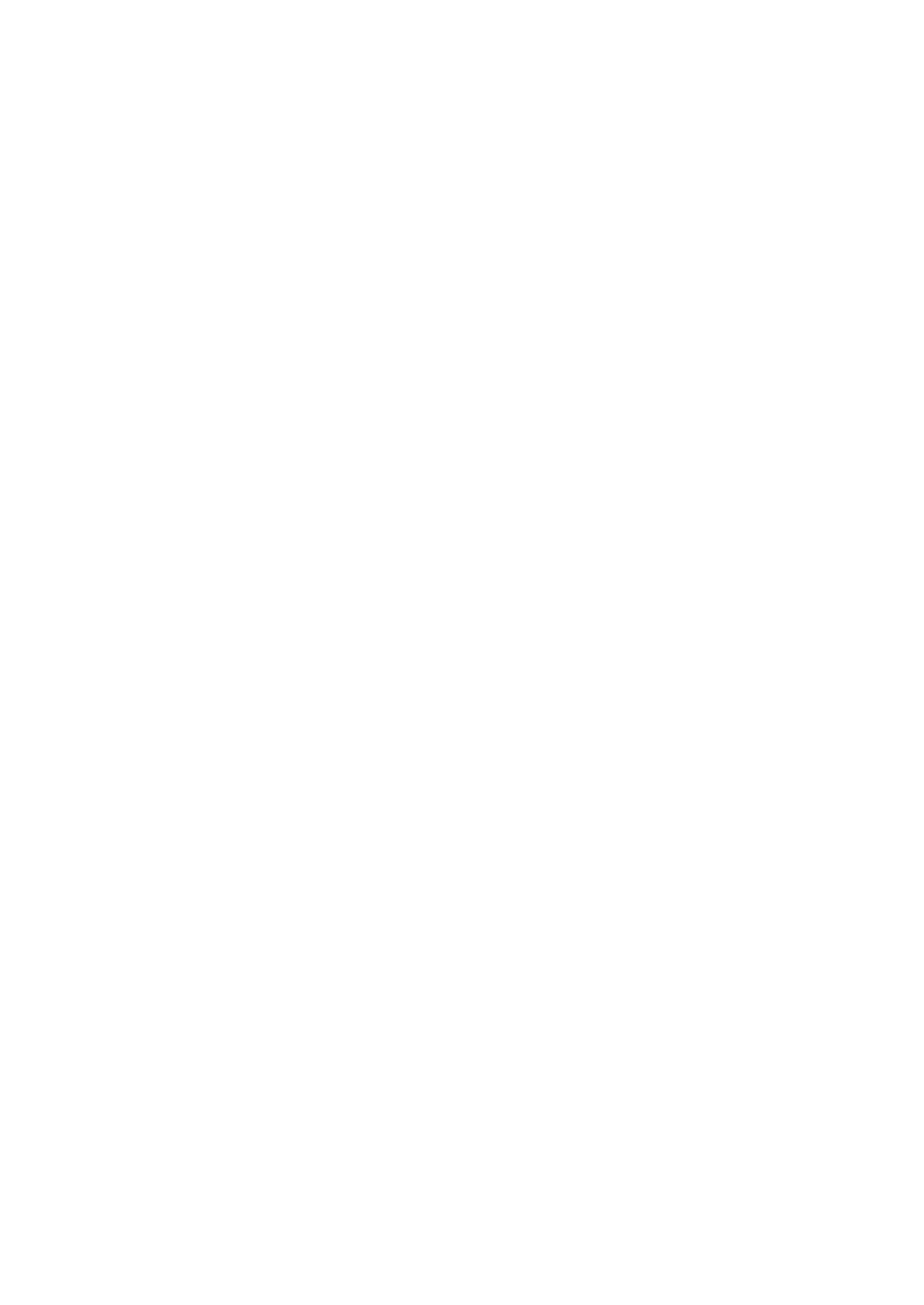

# **COPYRIGHT ACT**

### **AN ACT RELATING TO COPYRIGHT**<sup>1</sup>

Commencement [13th June 1917]

#### **1 Short title**

This Act may be cited as the Copyright Act.

#### **2 Penalties for dealing with infringing copies, etc.**

- (1) If in Tuvalu any person knowingly
	- (a) makes for sale or hire any infringing copy of a work in which copyright subsists; or
	- (b) sells or lets for hire, or by way of trade exposes or offers for sale or hire any infringing copy of any such work; or
	- (c) distributes infringing copies of any such work either for the purposes of trade or to such an extent as to affect prejudicially the owner of the copyright; or
	- (d) by way of trade exhibits in public any infringing copy of any such work; or
	- (e) imports for sale or hire any infringing copy of any such work;

he shall be liable to a fine of \$4 for every copy dealt with in contravention of this section, but not exceeding \$100 in respect of the same transaction; or in the case of a second or subsequent offence either to such fine or to imprisonment for 2 months.

(2) If any person knowingly makes, or has in his possession, any plate for the purpose of making infringing copies of any work in which copyright subsists, or knowingly and for his private profit causes any such work to be performed in public without the consent of the owner of the copyright, he shall be liable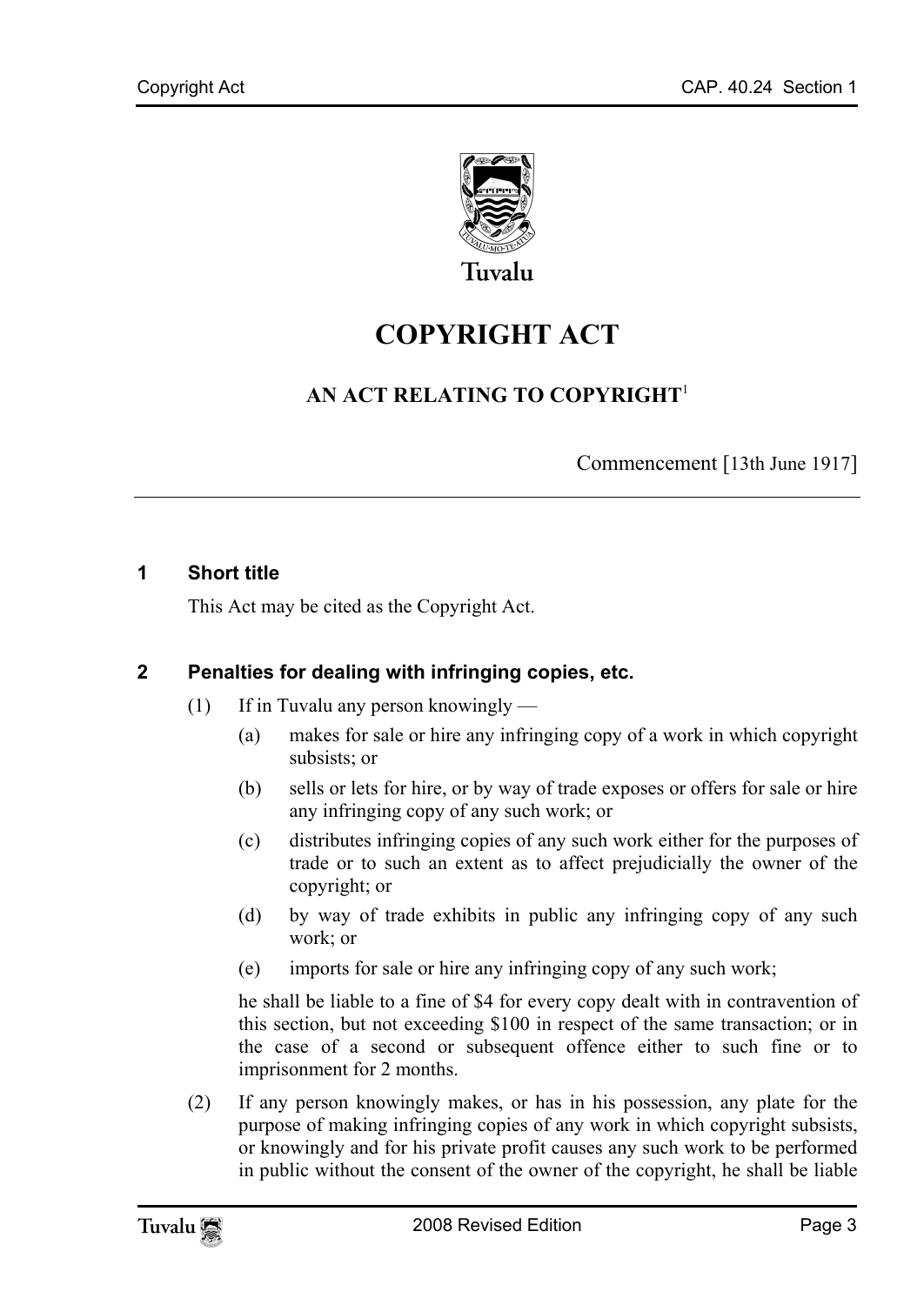to a fine of \$100 or in the case of a second offence either to such fine or to imprisonment for 2 months.

(3) The court before which any such proceedings are taken may, whether the alleged offender is convicted or not, order that all copies of the work or all plates in the possession of the alleged offender, which appear to it to be infringing copies, be destroyed or delivered up to the owner of the copyright or otherwise dealt with as the court may think fit.

#### **3 Application of section 22 of the Copyright Act 1956**

For the purpose of the application of section 22 of the Copyright Act  $1956<sup>2</sup>$  to the importation into Tuvalu of works made out of Tuvalu —

- (1) The Minister shall perform the duties and may exercise the powers thereby imposed on or given to the Commissioners of Customs and Excise of the United Kingdom.
- (2) Regulations made under that section may provide that notices given to the said Commissioners if communicated by them to the Minister shall be deemed to have been given by the owner of the copyright to the Minister.
- (3) That section shall have effect as if it formed part of the Customs Act.**<sup>3</sup>**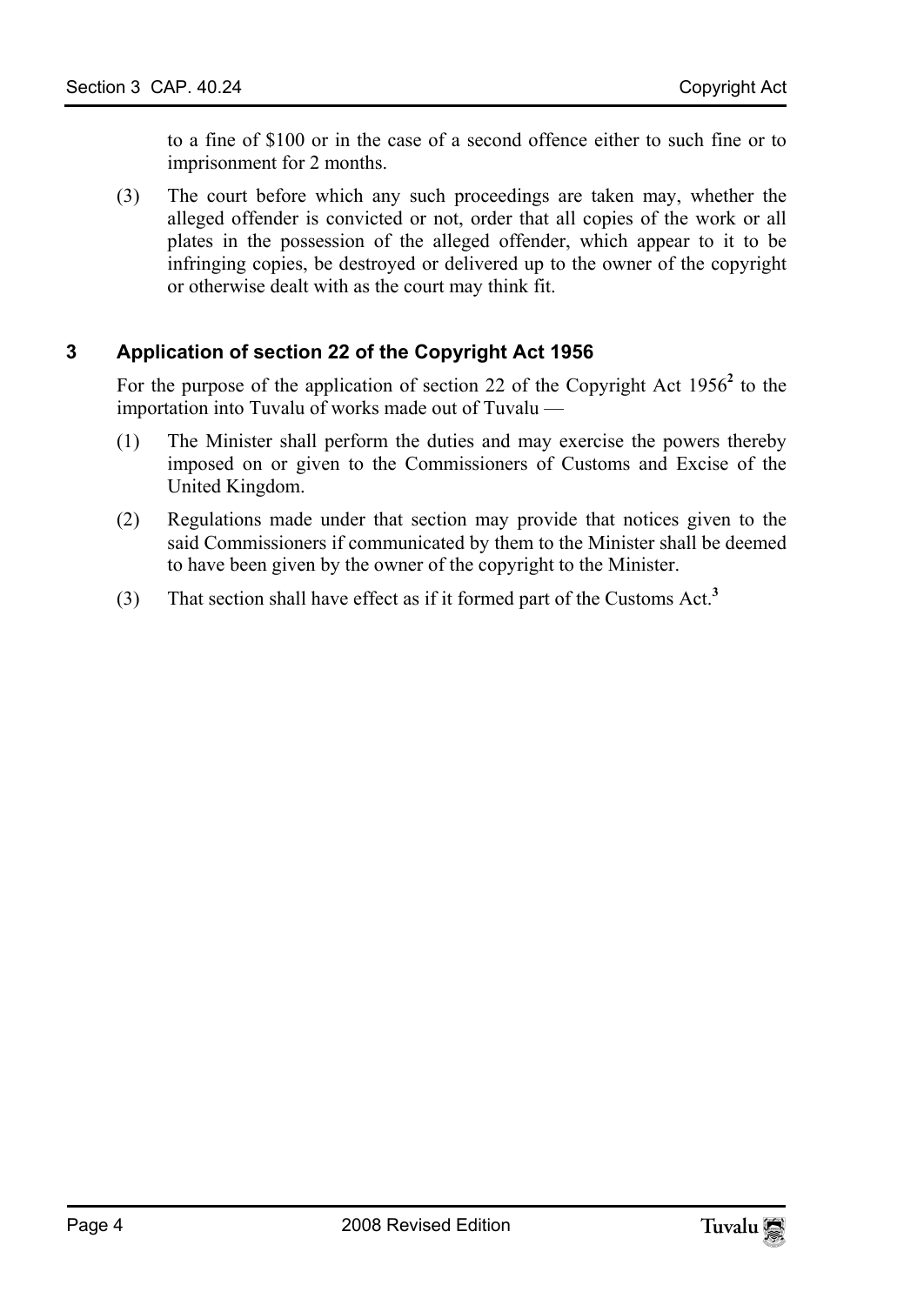## **ENDNOTES**

 $\overline{\phantom{a}}$ 

- **1** 1990 Revised Edition, Cap. 60 Acts 4 of 1917, 4 of 1918, LN 16/1972
- <sup>2</sup> NOTE: Section 22 of the Copyright Act 1956 of the United Kingdom reads as follows —
- 22 Provision for restricting importation of printed copies
- (1) The owner of the copyright in any published literary, dramatic or musical work may give notice in writing to the Commissioners of Customs and Excise (in this section referred to as "the Commissioners")
	- (a) that he is the owner of the copyright in the work, and

 (b) that he requests the Commissioners, during a period specified in the notice, to treat as prohibited goods copies of the work to which this section applies:

 Provided that the period specified in a notice under this subsection shall not exceed five years and shall not extend beyond the end of the period for which the copyright is to subsist.

- (2) This section applies, in the case of a work, to any printed copy made outside the United Kingdom which, if it had been made in the United Kingdom, would be an infringing copy of the work.
- (3) Where a notice has been given under this section in respect of a work, and has not been withdrawn, the importation into the United Kingdom, at a time before the end of the period specified in the notice, of any copy of the work to which this section applies shall, subject to the following provisions of this section, be prohibited:

 Provided that this subsection shall not apply to the importation of any article by a person for his private and domestic use.

- (4) The Commissioners may make regulations prescribing the form in which notices are to be given under this section, and requiring a person giving such a notice, either at the time of giving the notice or at the time when the goods in question are imported, or at both those times, to furnish the Commissioners with such evidence, and to comply with such other conditions (if any), as may be specified in the regulations may include such incidental and supplementary provisions as the Commissioners consider expedient for the purposes of this section.
- (5) Without prejudice to the generality of the last preceding subsection, regulations made under that subsection may include provision for requiring a person who has given a notice under subsection (1) of this section, or a notice purporting to be a notice under that subsection, —
	- (a) to pay such fees in respect of the notice as may be prescribed by the regulations;
	- (b) to give to the Commissioners such security as may be so prescribed, in respect of any liability or expense which they may incur in consequence of the detention, at any time within the period specified in the regulations; and any such specified in the notice, of any copy of the work to which the notice relates, or in consequence of anything done in relation to a copy so detained;
	- (c) whether any such security is given or not, to keep the Commissioners indemnified against any such liability or expense as is mentioned in the last preceding paragraph.
- (6) For the purposes of section 11 of the Customs and Excise Act 1952 (which relates to the disposal of duties), any fees paid in pursuance of regulations made under this section shall be treated as money collected on account of customs.